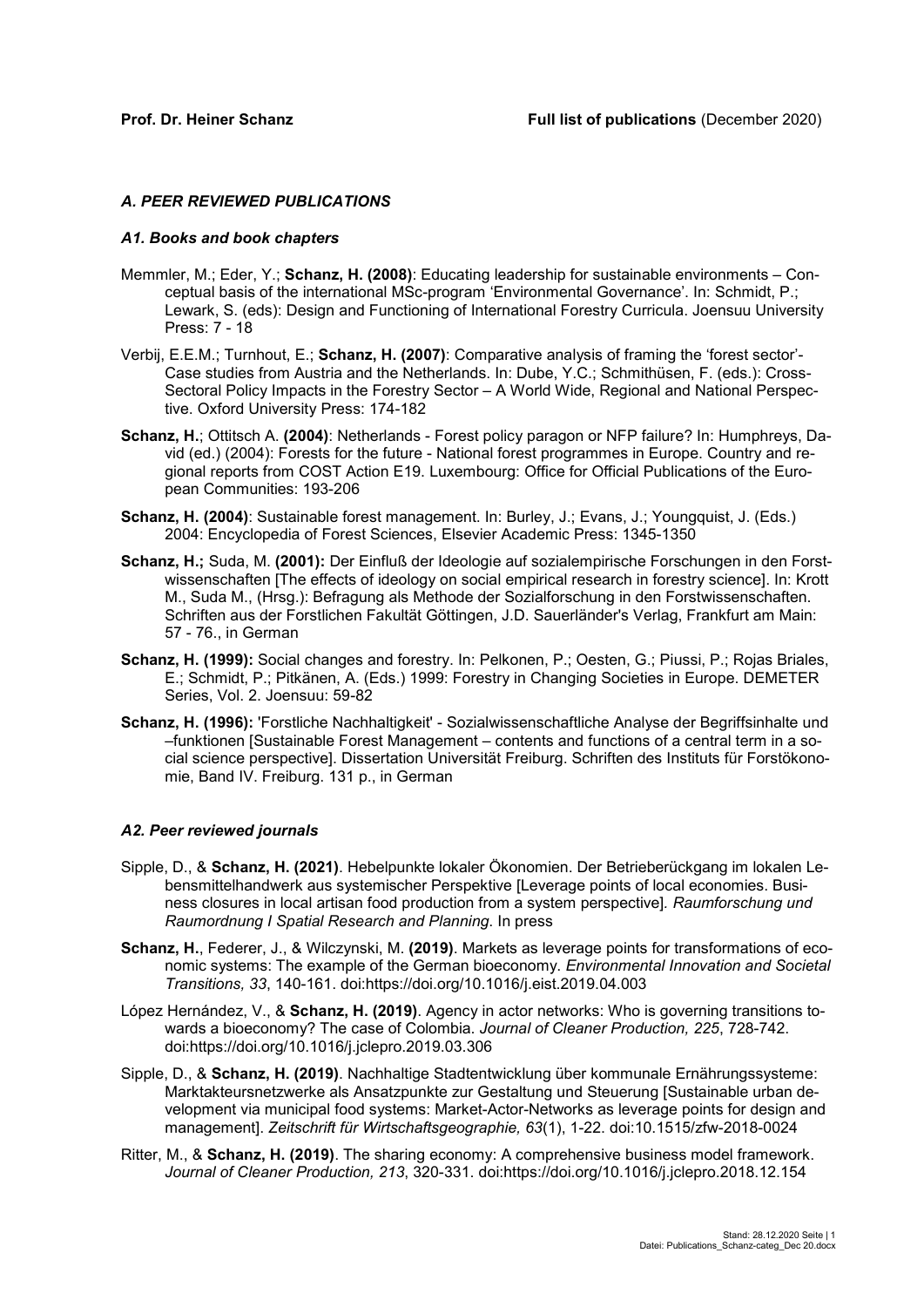- Bonneau, A., Wilczynski, M., Federer, J., & **Schanz, H. (2018)**. "Knowing the facility first" Analysing environmentally relevant structures and processes in hospitals: A case study. *Journal of Hospital Administration, 7*(5), 28-40. doi:10.5430/jha.v7n5p28
- Niciforel, L.; **Schanz, H. (2011)**: Property rights distribution and entrepreneurial rent-seeking in Romanian forestry: a perspective of private forest owners. In: European Journal of Forest Research, 130 (2011): 369–381
- Yasmi, Y.; **Schanz, H. (2010)**: Managing conflict escalation in forestry: logging versus local community interests in Baru Pelepat village, Sumatra, Indonesia. In: International Journal of Biodiversity Science, Ecosystem Services & Management, 6 (2010): 43–51
- Marfo, M.; **Schanz, H. (2009)**: Managing logging compensation payment conflicts in Ghana: Understanding actor-empowerment and implications for policy intervention. In: Land Use Policy, 26 (2009) 619–629
- Hoogstra, M.A.; **Schanz, H**. **(2009**): Future orientation and planning in forestry: a comparison of forest managers' planning horizons in Germany and the Netherlands. In: European Journal of Forest Research, 128 (2009): 1-11
- Hoogstra, M.A.; **Schanz, H. (2008)**: How (Un)Certain is the future in forestry? A comparative assessment of uncertainty in the forest and agricultural sector. In: Forest Science 54 (3), 316-327
- Hoogstra, M.A.; **Schanz, H. (2008)**: The future-orientation of foresters: an exploratory research among Dutch foresters into the pre-requisite for strategic planning in forest management. In: Forest Policy and Economics, 10(2008): 220-229
- Yasmi, Y.; **Schanz, H.,** Salim, A. **(2006)**: Manifestation of Conflict Escalation in Natural Resource Management. In: Environmental Science and Policy, 9(2006): 538-546
- Banjade, M.-R.; **Schanz, H.;** Leeuwis, C. **(2006)**: Discourses of information in community forestry user groups in Nepal. In: International Forestry Review, 8(2): 229-240
- Hoogstra, M.A.; **Schanz, H.**; Wiersum, K.F. **(2004)**: The future of European forestry Between urbanization and rural development. In: Forest Policy and Economics, 6 (5): 441-445
- Van Trigt, A.; van Koppen, K.; **Schanz, H**. **(2003)**: De spirituele waarde van bos en bomen [The spiritual value of forests and trees]. In: Landschap, 20(3): 155-163, in Dutch with English summary
- Pokorny, B.; **Schanz, H. (2003):** Empirical determination of political cultures as basis for effective coordination of forest management systems. In: Society and Natural Resources, 16(10): 867-908
- **Schanz, H. (2002):** National Forest Programmes as Discursive Institutions. In: Journal of Forest Policy and Economics, Special Issue on National Forest Programmes, 4(4): 269-279
- Nabuurs, G.J.; Päivinen, R.; **Schanz, H. (2001):** Sustainable management regimes for Europe's forests – a projection with EFISCEN till 2050. In: Forest Policy and Economics, 3(2001): 155-173
- **Schanz, H.;** Spies, G.V.; Oesten, G. **(1999):** Forstwissenschaft oder Forstwissenschaften: Interdisziplinarität zwischen Zwangsläufigkeit, Vision und Utopie [Forestry science or sciences? The concept of interdisciplinarity between inevitability, vision, and utopia]. In: Forstwissenschaftliches Centralblatt/German Journal of Forest Science, 118: 368-380, in German with English summary
- **Schanz, H. (1996):** Über gesellschaftliche Glaubwürdigkeits- und Verständigungspotentiale der Forstwirtschaft [On Forestry's credibility and communication potentials in society]. In: Centralblatt für das gesamte Forstwesen 113 (3/4): 175-185, in German with English summary
- **Schanz, H. (1996):** 'Nachhaltige' Forstwirtschaft als Ausdruck gesellschaftlicher Normen- und Wertesysteme [,Sustainable' forestry as an expression of norm and value systems in society]. In: Allgemeine Forst- und Jagdzeitung 167 (12): 238-243, in German with English and French summaries
- Blum, A.; Brandl, H.; Oesten, G.; Rätz, T.; **Schanz, H.;** Schmidt, S.; Vogel, G. **(1996):** Wohlfahrtsökonomische Betrachtungen zu den Wirkungen des Waldes und den Leistungen der Forstwirtschaft [A welfare economical interpretation of the distinction between effects of forests and forestry's benefits]. In: Allgemeine Forst- und Jagdzeitung 167 (5): 89-95, in German with English and French summaries
- Hinrichs, A.; **Schanz, H. (1993):** Forstliches Wirtschaften unter dem Aspekt der Entropieentstehung ein Denkanstoß [Forest management under the aspect of entropy emergence – a request for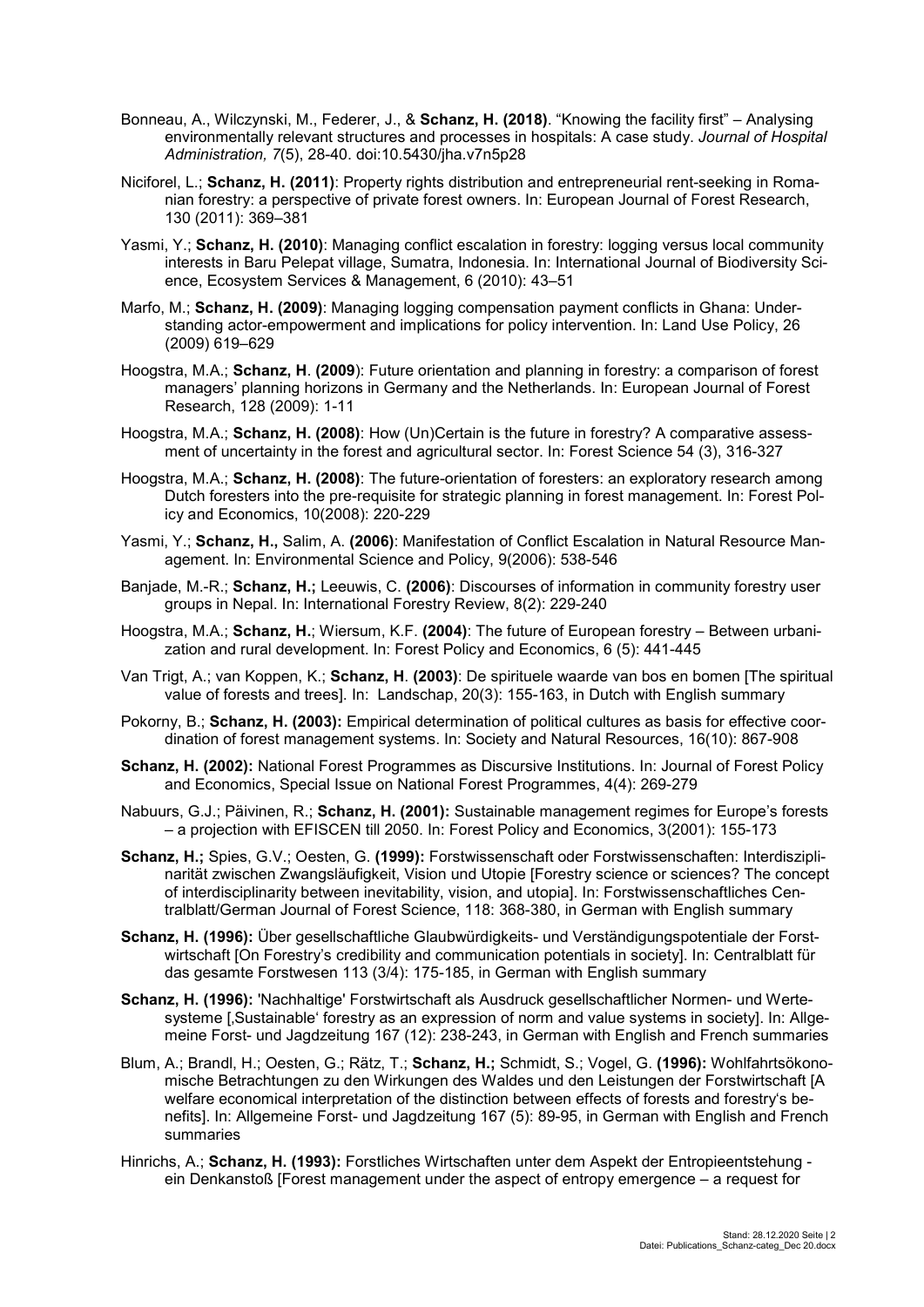consideration]. In: Allgemeine Forst- und Jagdzeitung. 164 (7): 117-124, in German with English and French summaries

# *B.) NON-REVIEWED PUBLICATIONS*

#### *B1. Books and proceedings*

- **Schanz, H.**, Pregernig, M., Baldy, J., Sipple, D., & Kruse, S. (Eds.). **(2020)**. *Kommunen gestalten Ernährung – Neue Handlungsfelder nachhaltiger Stadtentwicklung* (Vol. Nr. 153). Berlin: Deutscher Städte- und Gemeindebund.
- **Schanz, H.**, Baur, K., & Biro, B. **(2018)**. *Frauen in der Landwirtschaft – Ergebnisse einer explorativen Online-Befragung zur aktuellen Situation von Frauen in der Landwirtschaft in Baden-Württemberg* (Vol. Forschungsbericht 11-2018, Band I und II). Freiburg: Institut für Umweltsozialwissenschaften und Geographie, Universität Freiburg. 571 S. doi:10.6094/UNIFR/16804
- **Schanz, H. (2015)**: Wissenschaft in der Weiterbildung Modularisierung als integrale Strategie zur Stärkung der Weiterbildungsangebote von forschungsstarken Hochschulen. In: Besters-Dilger, J.; Neuhaus, G. (Hrsg.) 2015: Modulare wissenschaftliche Weiterbildung für heterogene Zielgruppen entwickeln. Formate – Methoden – Herausforderungen. Rombach Verlag, Freiburg, Berlin, Wien: 17-40
- **Schanz, H**.; Schoch, C. **(2007)**: Die Dialektik (universitärer) Grenzen. In: Volz, K.-R. (Hrsg.) 2007: Das Humboldt-Labor – Experimentieren mit den Grenzen der klassischen Universität. Publikation zum Zukunftskongress der Universität Freiburg. Freiburg: 7-9
- **Schanz, H. (2003)**: Het bos voor ons allemaal? Van spirituele ervaringen en de drieeenheid van recreanten, bossen, en bosbeheerder [The forest of all of us? – About spiritual forest values and the trinity of recreationists, forests, and forest managers] In: Fenema, A. et al. (eds.) 2003: 'Vraag het de bomen' – Creativiteit in het bosbeheer. Matrijs, Utrecht: 65-69, in Dutch
- Glueck, P; Carvalho Mendes, A.; Neven, I. (eds.); Berge, E.; Hogl, K.; **Schanz, H.**; Shannon, M.; Voitleithner, J. (ed. committee) **(2003)**: Making NFPs work – Supporting factors and procedural aspects. Publication Series of the Institute of Forest Sector Policy and Economics, Vol. 48. University of Natural Resources and Applied Life Sciences, Vienna: 56p.
- Verbij, E.E.M.; **Schanz, H. (2002):** Inter-sectoral co-ordination state of the art and beyond. In: I. Tikkanen, P. Glück, H. Pajuoja (eds.) 2002: Cross-sectoral Policy Impacts on Forests. EFI-Proceedings 46. European Forest Institute, Joensuu: 91 - 102
- Blum, A.; **Schanz, H. (2002):** From input-oriented to output-oriented subsidies and beyond Theoretical implications of subsidy schemes in forestry. In: Ottitsch, A. Tikkanen, I.; Riera, P. (eds.): Financial Instruments of Forest Policy. Joensuu: European Forest Institute. EFI-proceedings no. 42, Joensuu: 15-27
- **Schanz, H. (2001):** National Forest Programmes in a comparative European perspective. In: Glück, P.; Rojas-Briales, E.; Solano Lopez, J.M.; Schanz, H.; Zimmermann, W. (eds.) 2001: Policy planning - the theoretical dimensions of National Forest Programmes. Proceedings of the 1st. COST- E19 Scientific Seminar, Madrid, 19th-21st October 2000. Madrid, Spain: 21-35 (Electronic version downloadable at: http://www.metla.fi/eu/cost/e19/sempro00.pdf)
- Glück, P.; Rojas-Briales, E.; Solano Lopez, J.M.; **Schanz, H.;** Zimmermann, W. (Eds.) **2001:** Policy planning - the theoretical dimensions of national forest programmes. Proceedings of the 1st. COST- E19 Scientific Seminar, Madrid, 19th-21st October 2000. Madrid, Spain. 159p. (Electronic version downloadable at: http://www.metla.fi/eu/cost/e19/sempro00.pdf)
- **Schanz, H. (1999):** National forest programmes in Europe depicting ambiguity and comparing diversity. In: Glück, P.; Oesten, G.; Schanz, H.; Volz, K.-R. (Eds.) 1999: Formulation and Implementation of National Forest Programmes. Proceedings of the international seminar held in Freiburg, Germany, 18-20 May 1998. European Forest Institute (EFI) – Proceedings No. 30, Vol. II, Joensuu: 5-12
- **Schanz, H. (1999):** National forest programmes substantial or symbolic coordination? In: Glück, P.; Oesten, G.; Schanz, H.; Volz, K.-R. (Eds.) 1999: Formulation and Implementation of National Forest Programmes. Proceedings of the international seminar held in Freiburg, Germany, 18-20 May 1998. European Forest Institute (EFI) – Proceedings No. 30, Vol. I, Joensuu: 237- 249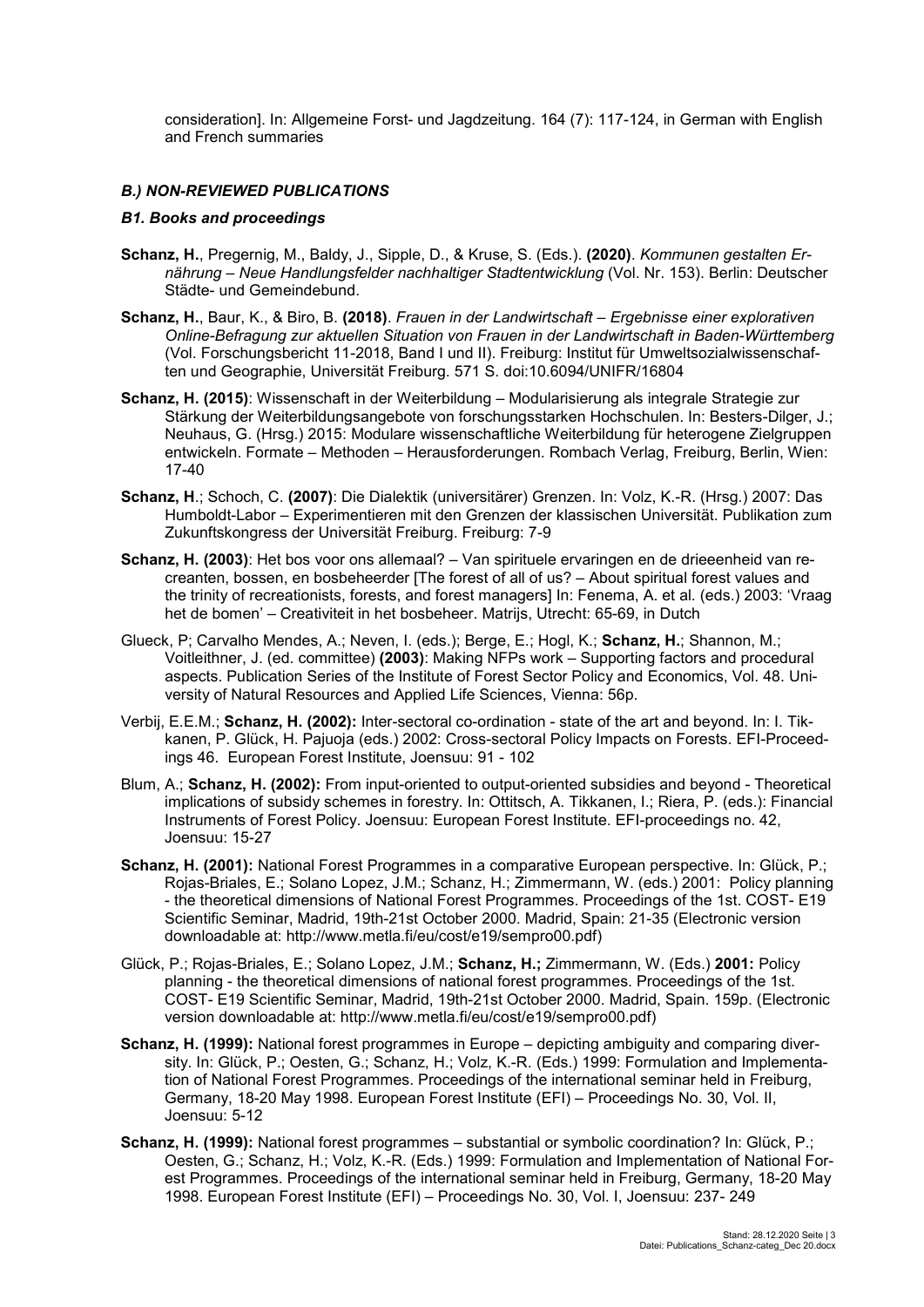- Glück, P.; Oesten, G.; **Schanz, H.;** Volz, K.-R. (Eds.) **1999:** Formulation and Implementation of National Forest Programmes – Theoretical Aspects. Proceedings of the international seminar held in Freiburg, Germany, 18-20 May 1998. European Forest Institute (EFI) – Proceedings No. 30, Joensuu. Volume I; 296p.
- Glück, P.; Oesten, G.; **Schanz, H.;** Volz, K.-R. (Eds.) **1999:** Formulation and Implementation of National Forest Programmes – State of the Art in Europe. Proceedings of the international seminar held in Freiburg, Germany, 18-20 May 1998. European Forest Institute (EFI) – Proceedings No. 30, Joensuu. Volume II; 308p.
- Glück, P.; Oesten, G.; **Schanz, H.;** Volz, K.-R. (Eds.) **1999:** Formulation and Implementation of National Forest Programmes – International Experiences. Proceedings of the international seminar held in Freiburg, Germany, 18-20 May 1998. European Forest Institute (EFI) – Proceedings No. 30, Joensuu. Volume III; 137p.
- **Schanz, H. (1997):** On the role of the state in German forestry: Implications for forest policy and forest policy science. In: Tikkanen, I.; Glück, P.; Solberg, B. (Eds.): Review on Forest Policy Issues and Policy Processes. EFI Proceedings 12 (1997), Joensuu

# *B2. Non-reviewed / professional journals*

- **Schanz, H. (2021)**. 50 Shades of Green oder warum Fakten verhandelbar bleiben müssen. *OrganisationsEntwicklung - Zeitschrift für Unternehmensentwicklung und Change Management, 21*(1), 39- 42.
- **Schanz, H.**, Pregernig, M., & Kruse, S. **(2020)**. Warum sollten sich Kommunen mit dem Thema Ernährung beschäftigen? Umfassende Nachhaltigkeit und Stadtentwicklung. In H. Schanz, M. Pregernig, J. Baldy, D. Sipple, & S. Kruse (Eds.), *Kommunen gestalten Ernährung - Neue Handlungsfelder nachhaltiger Stadtentwicklung* (DStGB Dokumentation, 2020, Nr. 153, pp. 8-9). Berlin: Deutscher Städte- und Gemeindebund.
- **Schanz, H.**, & Eckhardt, T. **(2020)**. Wer fängt an und wie? Umfassende Bestandsaufnahme von kommunalen Ernährungssystemen. In H. Schanz, M. Pregernig, J. Baldy, D. Sipple, & S. Kruse (Eds.), *Kommunen gestalten Ernährung - Neue Handlungsfelder nachhaltiger Stadtentwicklung* (DStGB Dokumentation, Nr. 153, pp. 24). Berlin: Deutscher Städte- und Gemeindebund.
- **Schanz, H.**, Pregernig, M., & Kruse, S. **(2020)**. Wie läuft die Umsetzung konkret? Einschätzungen aus Sicht der Wissenschaft. In H. Schanz, M. Pregernig, J. Baldy, D. Sipple, & S. Kruse (Eds.), *Kommunen gestalten Ernährung - Neue Handlungsfelder nachhaltiger Stadtentwicklung* (DStGB Dokumentation Nr. 153, pp. 30). Berlin: Deutscher Städte- und Gemeindebund.
- Sipple, D., & **Schanz, H. (2020)**. Ist die Versorgung der Kommune mit Nahrungsmitteln nicht vor allem eine Frage von Märkten und des Handels? In H. Schanz, M. Pregernig, J. Baldy, D. Sipple, & S. Kruse (Eds.), *Kommunen gestalten Ernährung - Neue Handlungsfelder nachhaltiger Stadtentwicklung* (DStGB Dokumentation, Nr. 153, pp. 15). Berlin: Deutscher Städte- und Gemeindebund.
- **Schanz, H**.; Degenhart B. **(2017)**: Kommunale Ernährungssysteme als Schlüssel für städtische Nachhaltigkeit. In: Ländlicher Raum, 4/2017: 62-63
- **Schanz, H. (2007)**: Cluster und Marktketten Möglichkeiten und Grenzen integrativer Vermarktungsansätze in der Forst- und Holzwirtschaft. In: Forst und Holz, 62(1): 27-31
- Schanz. H. (2006): "Marktketten" statt "Cluster" alternative Strategien zur Steigerung der Wettbewerbsfähigkeit der Forstwirtschaft. In: Die Waldbauern in NRW, (3) Juni 2005: 7-8
- Hekhuis, H.J.; **Schanz, H (2004**): Das produktorientierte Planungs- und Steuerungssystem des niederländischen Forstdienstes. [The product-oriented planning and controlling system of the Dutch Forest Service]. In: Forst und Holz, , 59(8): 389-393, in German with English summary
- **Schanz, H**.; Maas, D.W. **(2004)**: Forstwirtschaft und Forstpolitik in den Niederlanden zwischen Verstädterung und ländlicher Entwicklung. [Forestry and forest policy in the Netherlands between urbanization and rural development]. In: Forst und Holz, 59(8): 371-375, in German with English summary
- **Schanz, H.**; Hoogstra, M.; Verbij, E. **(2003)**: Maatschappelijk draagkracht, draagvlak en vermaatschappelijking - Een commentaar [A comment on societal support and increasing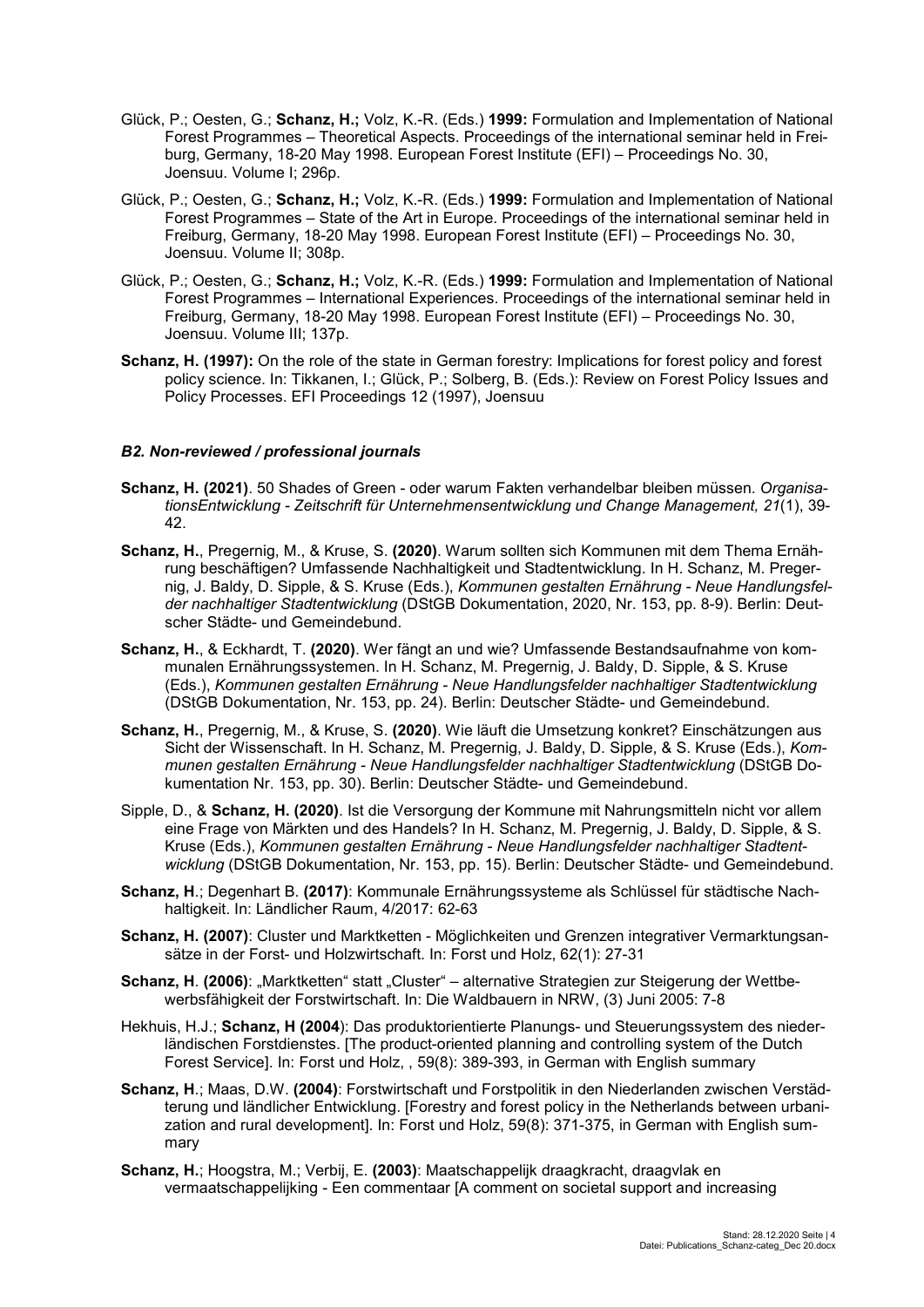involvement of society in nature conservation]. In: Nederlands Bosbouw Tijdschrift 74(2): 26, in **Dutch** 

- **Schanz, H. (2002):** Planes forestales, what is this? Los países europeos en camino de formular e implementar sus planes forestales nacionales. In: Forestalia – Revista de la Asociación de Forestales de España, No 7, 2002: 23-27, in Spanish
- **Schanz, H.;** Schimmel, F.; van Laar, J.N. **(2002):** De Koninklijke Nederlandse Bosbouw Vereniging en het imago bij haar leden [The Royal Dutch Forestry Organisation and its image]. Wageningen University, Forest and Nature Conservation Policy Discussion Paper Series, Nature Forest in Society 2002-1: 120p., in Dutch
- **Schanz, H.**, Verbij, E.; van Vliet, C. **(2002):** Het bos, de stad en het platteland in 2050: de bosbouwer als zoo-manager? [City, forest, and the rural area in 2050: foresters as zoo-managers?]In: Nederlands Bosbouw Tijdschrift (1)2002: 2-5, in Dutch
- **Schanz, H. (2000):** Hoe rekenen boseigenaren? Tijd als belangrijk success factor in de bosbouw. [How do forest owners calculate? Time as a central success factor in forestry]. In: Geintegreerd Bosbeheer, Nieuwsbrief Nr. 5, 2-5, in Dutch
- **Schanz, H. (2000):** What is a forest? What is forestry? Science on boundaries. Wageningen University, Inaugural Series. Wageningen, 16p.
- **Schanz, H. (2000):** National forest programmes in a scientific perspective. In: Ministerial Conference on The Protection of Forests in Europe – Liaison Unit Vienna (ed.): The Role of National Forest Programmes in the Pan-European Context. Proceedings of the workshop on the role on national forest programmes in Europe, September 14-16 in Tulln/Austria. Vienna:15-20
- **Schanz, H. (1999):** If timber production did not require cutting down trees…communicating timber management in society. In: Nederlands Bosbouw Tijdschrift, 71(6): 232-236
- **Schanz, H.;** Blum, A. **(1999):** Produktorientierte Betriebsführung in Forstbetrieben Betriebswirtschaftliches Allgemeingut oder Besonderheit? [Product based forest business management – common knowledge or special feature]. In: Forst und Holz 54(5): 131-136, in German with English summaries
- Boon, T.; Böswald, K.; Egestad, P.; Hanewinkel, M.; Hogl, K.; Lückge, F.-J.; Pregernig, M.; **Schanz, H.;**  Schraml, U.; Statz, J. **(1999):** Conceptualising National Forest Programmes from a Theoretical Point of View – Documentation of Workshop-sessions. In: Glück, P.; Oesten, G.; Schanz, H.; Volz, K.-R. (Eds.) 1999: Formulation and Implementation of National Forest Programmes. Proceedings of the international seminar held in Freiburg, Germany, 18-20 May 1998. European Forest Institute (EFI) – Proceedings No. 30, Vol. I. Joensuu: 253-288
- **Schanz, H. (1998):** Sustainable Forest Management as an expression of conflicting views of reality. In: ETFRN-News No.24, June-August 1998
- Oesten, G.; **Schanz, H. (1997):** Wirkungen des Waldes und Leistungen der Forstwirtschaft Sieben Thesen zur strategischen Positionsbestimmung der Forstwirtschaft [Strategic positioning of Forestry in society - seven remarks]. Tagungsband DAF-Tagung, Bonn. 12 p., in German
- **Schanz, H. (1996):** Sustainable Forest Management On the Meanings and Functions of a Central Term in Forestry. Voluntary Paper for XI. World Forest Congress, Antalya 1997. Electronic version accessable at: *http://www.ulb.ac.be/assoc/iff/section1/otherlinks/sfm.PDF*
- Blum, A.; Detten, R. v.; Klein, C.; Oesten, G.; **Schanz, H.;** Schmidt, S.; Seling, I. **(1996):** Die Natur weiß es am besten? Über die Grundannahmen einer am Leitbild 'Natur' orientierten Forstwirtschaft am Beispiel des Prozeßnaturschutzes [Does nature knows best? Basic assumptions and their critics of nature oriented forest management strategies]. Arbeitsbericht 24-96, Institut für Forstökonomie, Universität Freiburg. 31 p., in German
- Blum, A.; Brandl, H.; Oesten, G.; Rätz, T.; **Schanz, H.;** Schmidt, S.; Vogel, G. **(1996):** Wirkungen des Waldes und Leistungen der Forstwirtschaft [Effects of forests and forestry's benefits]. In: Allgemeine Forstzeitschrift 51 (1): 22-26, in German
- **Schanz, H. (1995)**: Zur Bedeutung von 'Nachhaltigkeit' in der Forstwirtschaft [On the meanings of , sustainability' in forestry]. In: Der Wald Berlin. 45 (4): 114-117, in German